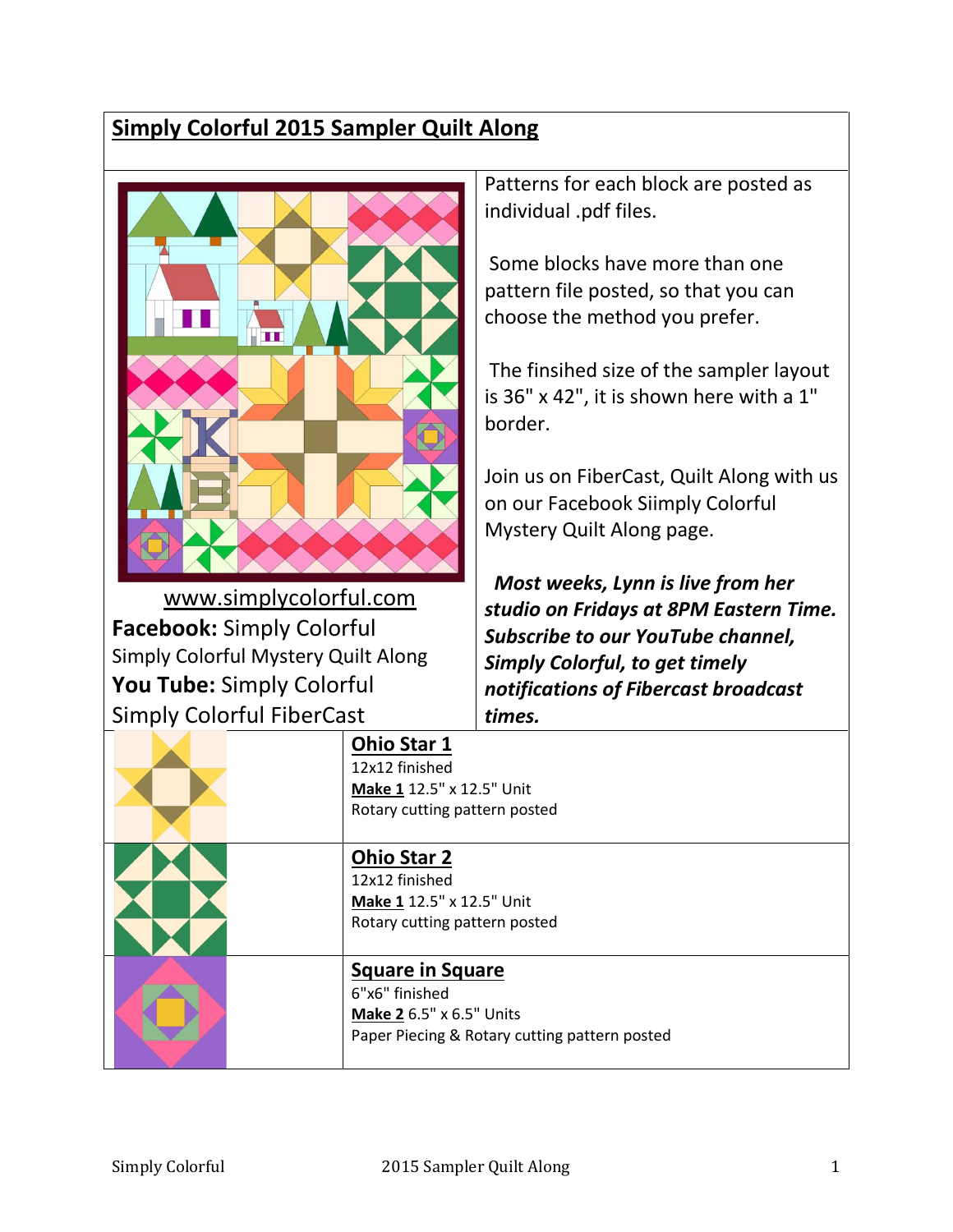| <b>Turnstile</b><br>6"x6" finished<br>Make 4 6.5" x 6.5" Units<br>Rotary cutting pattern posted                                                                                                                                    |
|------------------------------------------------------------------------------------------------------------------------------------------------------------------------------------------------------------------------------------|
| <b>Two Trees</b><br>6"x6" finished<br>Make 2 6.5" x 6.5" Units<br>Paper Piecing pattern posted                                                                                                                                     |
| <b>Two Trees</b><br>12"x6" finished<br>Make 2 12.5" x 6.5" Units<br>Paper Piecing pattern posted                                                                                                                                   |
| <b>Country Church, 6x6</b><br>6"x6" finished<br>Make 1 6.5" x 6.5" Units<br>Paper Piecing pattern posted<br>This is a great place to get creative! Design your own house or look<br>for a pattern online.                          |
| Country Church, 12x12<br>12"x12" finished<br>Make 1 12.5" x 12.5" Units<br>Rotary Cutting and Paper Piecing pattern posted<br>This is a great place to get creative! Design your own house or look<br>for a pattern online.        |
| <b>Diamond Strips</b><br>$2 - 12"x6"$ finished<br>1 - 24" x 6" finished<br>Rotary cutting instructions for creating this unit will be posted, using a<br>strip piecing method.                                                     |
| <b>Goose Tracks</b><br>18x18 finished<br>Make 1 18.5" x 18.5" Unit<br>2 Rotary cutting patterns are posted. One with lots of pieces and<br>fussy measurements, but no Y seams, the other is an exercise in<br>traditional piecing. |